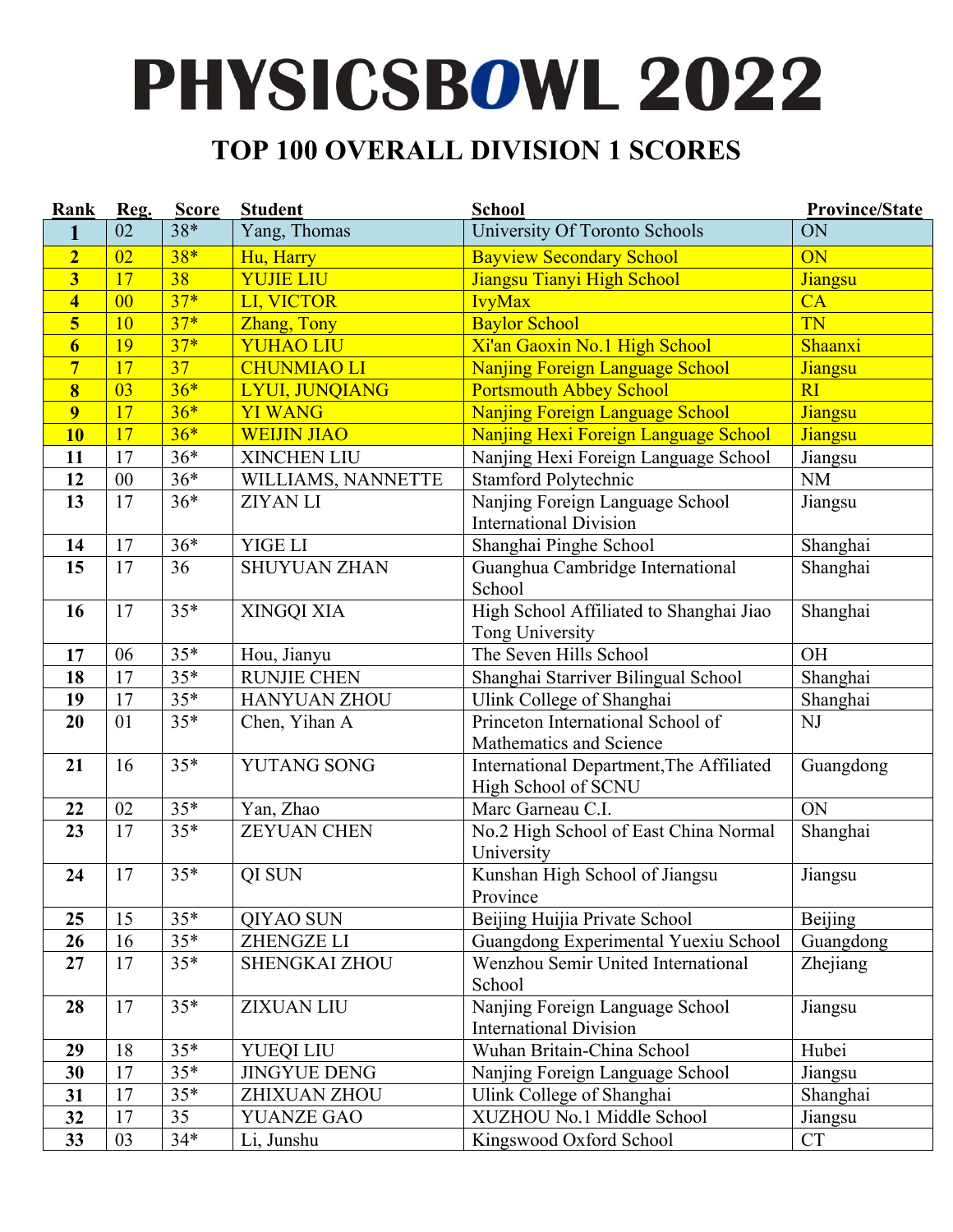| 34 | 16       | $34*$            | YIFEI CHEN                  | The Affiliated High School of SCNU         | Guangdong      |
|----|----------|------------------|-----------------------------|--------------------------------------------|----------------|
| 35 | 03       | $34*$            | XIE, XINYI                  | <b>Westover School</b>                     | <b>CT</b>      |
| 36 | $00\,$   | $34*$            | Dong, Jason M               | Ivy Path School                            | ON             |
| 37 | 19       | $\overline{3}4*$ | <b>YIMING LIU</b>           | HongFan Middle School Attached to          | Chongqing      |
|    |          |                  |                             | Chongqing No.8 Secondary School            |                |
| 38 | 17       | $34*$            | <b>MINGJUN GAO</b>          | Shanghai Starriver Bilingual School        | Shanghai       |
| 39 | 17       | $34*$            | YIXUAN ZHU                  | Nanjing Hexi Foreign Language School       | Jiangsu        |
| 40 | 17       | $34*$            | <b>XIAOSHUAI LIU</b>        | Nanjing Foreign Language School            | Jiangsu        |
|    |          |                  |                             | <b>International Division</b>              |                |
| 41 | 00       | $34*$            | Xie, Tianhong               | <b>Sate Education</b>                      | <b>BC</b>      |
| 42 | 04       | $34*$            | CHANG, PERRYN               | Princeton High School                      | NJ             |
| 43 | 16       | $34*$            | <b>RUNZE BAO</b>            | Shenzhen Foreign Languages School          | Guangdong      |
| 44 | 18       | $34*$            | <b>ZIHUI LEI</b>            | Wuhan Britain-China School                 | Hubei          |
| 45 | 17       | $34*$            | YOUJIE SUN                  | Nanjing Jinling High School                | Jiangsu        |
|    |          |                  |                             | <b>International Department</b>            |                |
| 46 | 18       | $34*$            | <b>ZONGLIN LI</b>           | Hefei No.6 High School                     | Anhui          |
| 47 | 00       | $34*$            | HUANG, YIXIANP              | Zenith Institute                           | CA             |
| 48 | 14       | 34               | Reko, Soren J               | Central High School                        | <b>WY</b>      |
| 49 | 17       | $33*$            | <b>JUNYAO MO</b>            | Suzhou High School of Jiangsu Province     | Jiangsu        |
| 50 | 15       | $33*$            | YUNLEI MA                   | Beijing Huijia Private School              | Beijing        |
| 51 | 09       | $33*$            | <b>SHEA, TUCKER</b>         | <b>Buchholz High School</b>                | <b>FL</b>      |
| 52 | 17       | $33*$            | ZIYOU BENJAMIN PU           | Adcote School Shanghai                     | Shanghai       |
| 53 | 17       | $33*$            | <b>SHIHAN CHEN</b>          | Shanghai Starriver Bilingual School        | Shanghai       |
| 54 | 09       | $33*$            | Li, Fengzhou                | Greensboro Day School                      | NC             |
| 55 | 15       | $33*$            | <b>QILE YONG</b>            | Beijing No.8 High School                   | Beijing        |
| 56 | 13       | $33*$            | LIN, JOSHUA                 | Birmingham Community Charter High          | CA             |
|    |          |                  |                             | School                                     |                |
| 57 | 01       | $33*$            | Jinshang, Li                | Princeton International School of          | NJ             |
|    |          |                  |                             | Mathematics and Science                    |                |
| 58 | 03       | $33*$            | Park, Andrew                | The Loomis Chaffee School                  | <b>CT</b>      |
| 59 | 16       | $33*$            | <b>TIANRUI YU</b>           | Shenzhen Foreign Languages School          | Guangdong      |
| 60 | 17       | $33*$            | YUNSHU LOU                  | Nanjing Foreign Language School            | Jiangsu        |
| 61 | 16       | $33*$            | <b>TIANGE XU</b>            | Hwa Chong International School             | Hong Kong      |
| 62 | 04       | $33*$            | WANG, FRHAN                 | Gauss School of Math and Science           | NJ             |
| 63 | 17       | $33*$            | XIANGYU WU                  | Shanghai Shibei Junior High School         | Shanghai       |
| 64 | 17       | $33*$            | <b>JIAHAO XIE</b>           | <b>Wenzhou Semir United International</b>  | Zhejiang       |
|    |          |                  |                             | School                                     |                |
| 65 | 16       | $33*$            | <b>ZHIJIAN ZHANG</b>        | Shenzhen Foreign Languages School          | Guangdong      |
| 66 | 15       | 33               | XIAODONG ZHAO               | Canadian International School of Beijing   | <b>Beijing</b> |
| 67 | 17       | $32*$<br>$32*$   | <b>SICHEN SHEN</b>          | Shanghai Starriver Bilingual School        | Shanghai       |
| 68 | 03<br>13 | $32*$            | Wang, Jake H                | PrepEdu Consulting LLC<br>Stevenson School | MA             |
| 69 |          | $32*$            | AI, MICHAEL                 |                                            | CA             |
| 70 | 16       | $32*$            | XIANGYU ZHANG               | Shenzhen Foreign Languages School          | Guangdong      |
| 71 | 14<br>17 | $32*$            | Lu, Daniel Z<br>YANZE ZHANG | Interlake HS                               | <b>WA</b>      |
| 72 |          |                  |                             | Shanghai Huayu Private Middle School       | Shanghai       |
| 73 | 19       | $32*$            | YUCHENG ZHANG               | Xi'an Gaoxin No.1 High School              | Shaanxi        |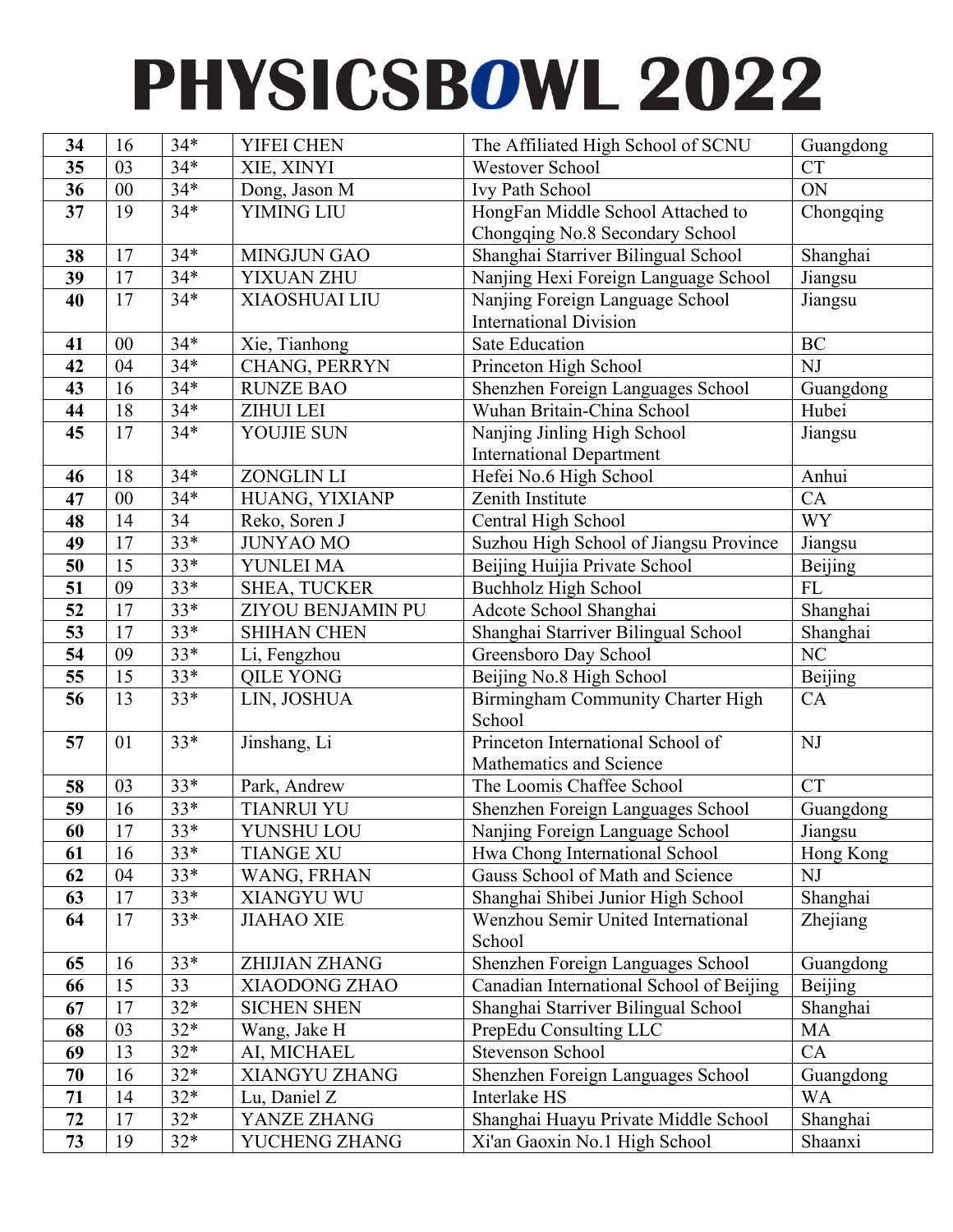| 74                         | 17              | $32*$            | DONGYANG XIAO       | No.2 High School of East China Normal<br>University | Shanghai               |
|----------------------------|-----------------|------------------|---------------------|-----------------------------------------------------|------------------------|
| 75                         | 01              | $32*$            | LING, YUNYI         | Montgomery Blair High School                        | <b>MD</b>              |
| $\overline{76}$            | 17              | $32*$            | <b>TONGYU DAI</b>   | Zhejiang Hangzhou High School                       | Zhejiang               |
| $\overline{77}$            | $\overline{13}$ | $32*$            | Avadhanam, Advaith  | Saratoga High School                                | CA                     |
| 78                         | 02              | $32*$            | Shao, Xiao Ke       | University Transition Program                       | <b>BC</b>              |
| 79                         | 16              | $32*$            | <b>NUO TANG</b>     | Shenzhen College of International                   | Guangdong              |
|                            |                 |                  |                     | Education                                           |                        |
| 80                         | 17              | $32*$            | <b>XIAOYE GUO</b>   | Shanghai Nanyang Model School                       | Shanghai               |
| 81                         | 17              | $32*$            | <b>LOUIS CAO</b>    | Wuxi Big Bridge Academy                             | Jiangsu                |
| 82                         | 17              | $32*$            | <b>RUOXING PENG</b> | <b>WLSA SHANGHAI ACADEMY</b>                        | Shanghai               |
| $\overline{\textbf{83}}$   | $\overline{17}$ | $32*$            | YUTIAN ZHENG        | Yew Wah International Education                     | Zhejiang               |
|                            |                 |                  |                     | School, Tongxiang Campus                            |                        |
| 84                         | 08              | $32*$            | HE, LIFANTAO        | Lake Forest Academy                                 | IL                     |
| 85                         | 17              | $32*$            | <b>ZIXI SONG</b>    | Shanghai World Foreign Language                     | Shanghai               |
|                            |                 |                  |                     | Academy                                             |                        |
| 86                         | 12              | $32*$            | WANG, HERRICK       | Arcadia High School                                 | CA                     |
| 87                         | 03              | $32*$            | Lee, Sean Y         | The Loomis Chaffee School                           | CT                     |
| 88                         | 03              | $\frac{1}{32}$ * | Kornfeld, Asher     | The Loomis Chaffee School                           | CT                     |
| $\overline{\overline{89}}$ | $\overline{16}$ | $32*$            | MINGYAO LIU         | Shenzhen College of International                   | Guangdong              |
|                            |                 |                  |                     | Education                                           |                        |
| 90                         | 17              | $32*$            | <b>CHENSHUO LU</b>  | Nanjing Foreign Language School                     | Jiangsu                |
| 91                         | 16              | $32*$            | <b>JUNYU LIAO</b>   | Guangzhou Foreign Language School                   | Guangdong              |
| 92                         | $\overline{12}$ | $32*$            | SI GE EVA, WANG     | South Hills Academy                                 | CA                     |
| $\overline{93}$            | 04              | $32*$            | Sun, Yujie          | Gauss Academy of Mathematical                       | $\overline{\text{NJ}}$ |
|                            |                 |                  |                     | Education                                           |                        |
| 94                         | 14              | $32*$            | Lu, Haomeng         | National Junior College                             | Singapore              |
| $\overline{95}$            | $\overline{17}$ | $32*$            | <b>BOWEN LIU</b>    | Nanjing Foreign Language School                     | Jiangsu                |
|                            |                 |                  |                     | <b>International Division</b>                       |                        |
| 96                         | 16              | $32*$            | <b>XICHANG WEN</b>  | Guangzhou Foreign Language School                   | Guangdong              |
| 97                         | 17              | $\overline{32}$  | <b>RUYUN LIU</b>    | Shanghai Starriver Bilingual School                 | Shanghai               |
| 98                         | 16              | $31*$            | <b>SHIJIE QI</b>    | Shenzhen Foreign Languages School                   | Guangdong              |
| 99                         | 16              | $31*$            | PASCAL HONG YI      | International Department, The Affiliated            | Guangdong              |
|                            |                 |                  | <b>ZHANG</b>        | High School of SCNU                                 |                        |
| 100                        | 19              | $31*$            | <b>ZHIYANG XUE</b>  | Xi'an Gaoxin No.1 High School                       | Shaanxi                |

Note: Ranking for tied scores is based on the tiebreaker rules… scoring from the end of the test to the front.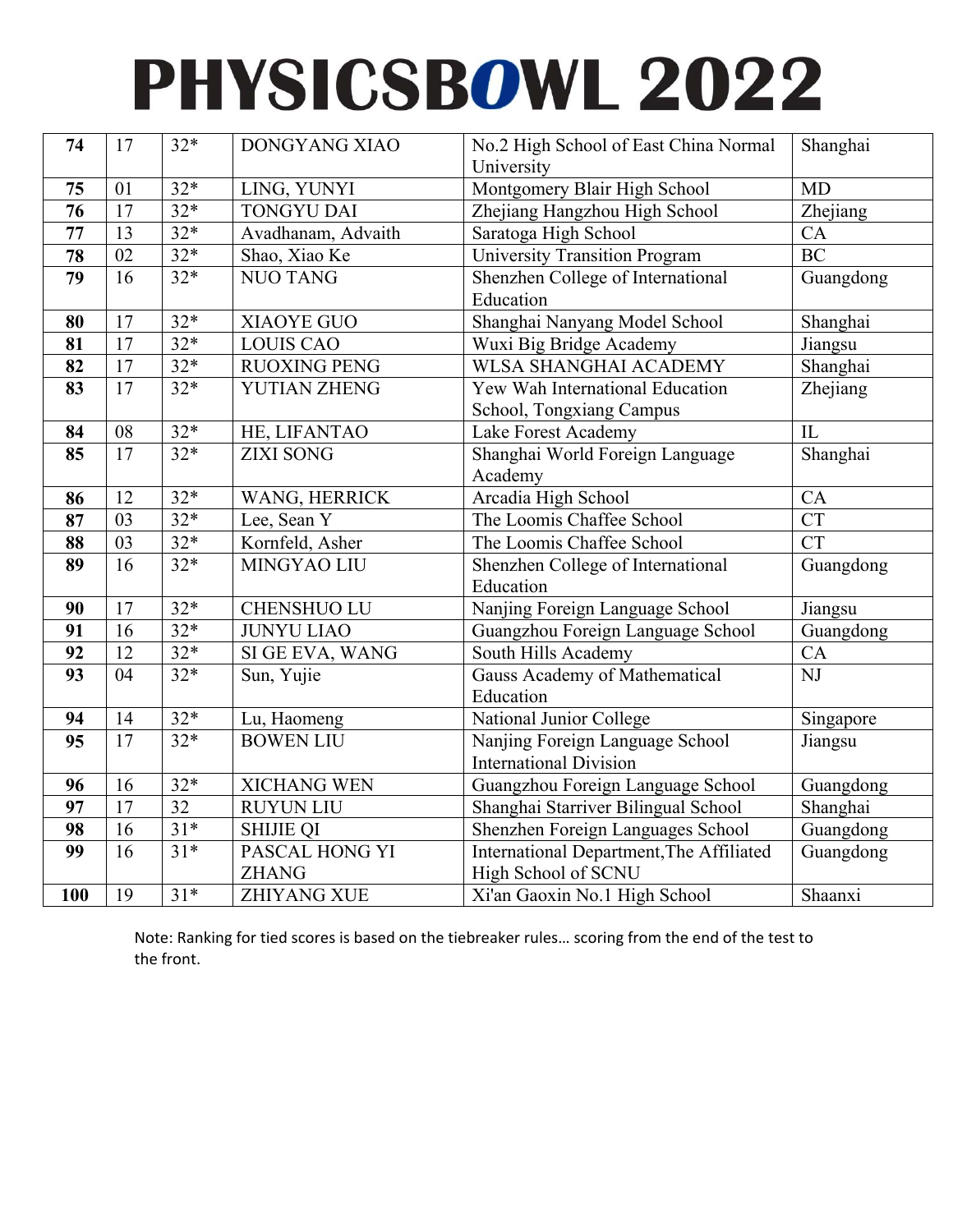#### **TOP 100 OVERALL DIVISION 2 SCORES**

| Rank                    | Reg. | <b>Score</b> | <b>Student</b>        | <b>School</b>                                  | <b>Province/State</b> |
|-------------------------|------|--------------|-----------------------|------------------------------------------------|-----------------------|
| 1                       | 17   | 39           | <b>JIZHOU HU</b>      | Shanghai Starriver Bilingual School            | Shanghai              |
| $\overline{2}$          | 04   | $38*$        | <b>XIONG, EDWARD</b>  | West Windsor - Plainsboro High School<br>South | NJ                    |
| $\overline{\mathbf{3}}$ | 17   | $38*$        | <b>HANRUI WANG</b>    | Shanghai Starriver Bilingual School            | Shanghai              |
| $\overline{4}$          | 01   | $38*$        | Xie, Huizhi           | <b>Princeton International School of</b>       | NJ                    |
|                         |      |              |                       | <b>Mathematics and Science</b>                 |                       |
| $\overline{\mathbf{5}}$ | 03   | $38*$        | NIE, QIANHENG         | <b>Middlesex School</b>                        | <b>MA</b>             |
| $\overline{6}$          | 15   | $38*$        | <b>HAOZHE GUO</b>     | Beijing 21st Century International School      | Beijing               |
| $\overline{7}$          | 17   | $38*$        | <b>YIZHI WANG</b>     | <b>Nanjing Foreign Language School</b>         | Jiangsu               |
| $\overline{\mathbf{8}}$ | 17   | $38*$        | <b>TIANRUO YOU</b>    | Nanjing Foreign Language School                | Jiangsu               |
| $\overline{9}$          | 17   | $38*$        | <b>TIAN QIU</b>       | Hangzhou Foreign Languages School,             | Zhejiang              |
|                         |      |              |                       | <b>Cambridge A-Level Centre</b>                |                       |
| <b>10</b>               | 18   | $38*$        | <b>HUATIAN XIA</b>    | <b>Wuhan Britain-China School</b>              | Hubei                 |
| 11                      | 00   | $38*$        | ZHAO, MATTHEW         | <b>Stamford Polytechnic</b>                    | <b>NM</b>             |
| 12                      | 11   | $38*$        | FAN, ZHOU             | Seven Lakes High School                        | <b>TX</b>             |
| 13                      | 17   | 38           | <b>MINGCHUAN ZOU</b>  | Nanjing Foreign Language School                | Jiangsu               |
| 14                      | 02   | $37*$        | Guo, Ziyao            | Ay Jackson Secondary School                    | ON                    |
| 15                      | 16   | $37*$        | YUXIANG BAI           | International Department, The Affiliated       | Guangdong             |
|                         |      |              |                       | High School of SCNU                            |                       |
| 16                      | 15   | $37*$        | <b>SIJIE YANG</b>     | Beijing National Day School                    | <b>Beijing</b>        |
| 17                      | 02   | $37*$        | yanze, Geng           | <b>BrightMinds Academy International</b>       | ON                    |
| 18                      | 02   | $37*$        | kuangming, wu         | BrightMinds Academy International              | ON                    |
| 19                      | 17   | $37*$        | <b>JINGPING PEI</b>   | Nanjing Foreign Language School                | Jiangsu               |
| 20                      | 19   | $37*$        | <b>QIANDAO LIU</b>    | Xi'an Tieyi High School                        | Shaanxi               |
| 21                      | 19   | $37*$        | <b>HUA YUAN</b>       | Chongqing BI Academy                           | Chongqing             |
| 22                      | 17   | $37*$        | <b>MINGDE YANG</b>    | WLSA SHANGHAI ACADEMY                          | Shanghai              |
| 23                      | 17   | $37*$        | <b>ZHENGSHUAI REN</b> | SHANGHAI GUANGHUA QIDI                         | Shanghai              |
|                         |      |              |                       | <b>COLLEGE</b>                                 |                       |
| 24                      | 19   | $37*$        | <b>JINWEI ZOU</b>     | Chengdu Foreign Languages School               | Sichuan               |
| 25                      | 17   | $37*$        | YUANKANG LI           | No.2 High School of East China Normal          | Shanghai              |
|                         |      |              |                       | University                                     |                       |
| 26                      | 17   | $37*$        | <b>LIYUAN ZHU</b>     | Shanghai Foreign Language School               | Shanghai              |
|                         |      |              |                       | Affiliated to SISU                             |                       |
| 27                      | 00   | $37*$        | Qin, Ivy              | Ivy Path School                                | ON                    |
| 28                      | 15   | $37*$        | HAOTONG WANG          | The High School Affiliated To Beijing          | Beijing               |
|                         |      | $37*$        |                       | Normal University                              | Jilin                 |
| 29                      | 15   |              | <b>ZHIJIAN XU</b>     | Changchun American International<br>School     |                       |
| 30                      | 15   | $37*$        | YAWEN XIAO            | Hongwen School Qingdao Campus                  | Shandong              |
| 31                      | 16   | $37*$        | <b>SHUOZHEN CHEN</b>  | Shenzhen Luoling Foreign Language              | Guangdong             |
|                         |      |              |                       | <b>Experimental School</b>                     |                       |
| 32                      | 16   | $37*$        | XIAOYAO ZENG          | Shenzhen Foreign Languages Primary             | Guangdong             |
|                         |      |              |                       | School                                         |                       |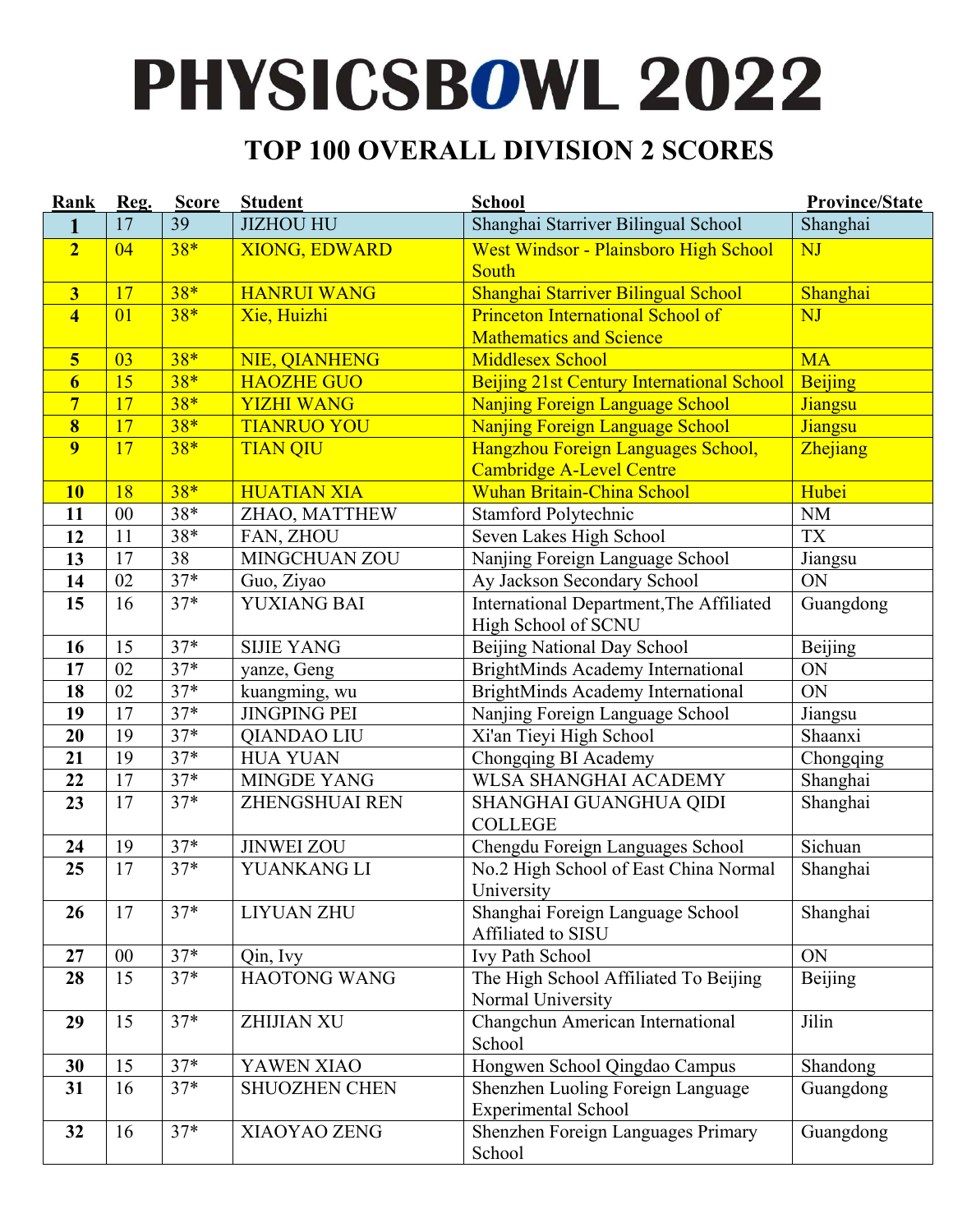| 33       | 16              | $37*$          | <b>CYRUS LIN</b>                        | Fuzhou No.1 High School                                   | Fujian              |
|----------|-----------------|----------------|-----------------------------------------|-----------------------------------------------------------|---------------------|
| 34       | 15              | $37*$          | YUXUAN XIN                              | Beijing National Day School                               | <b>Beijing</b>      |
| 35       | 17              | $37*$          | YIHAO WANG                              | Shanghai Qibao Dwight High School                         | Shanghai            |
| 36       | 17              | $37*$          | <b>BOTAO XU</b>                         | Hangzhou Shanghai World Foreign                           | Zhejiang            |
|          |                 |                |                                         | Language Middle School                                    |                     |
| 37       | 17              | $37*$          | <b>JINXI YU</b>                         | Nanjing Jinling High School                               | Jiangsu             |
|          |                 |                |                                         | <b>International Department</b>                           |                     |
| 38       | 15              | $\frac{1}{37}$ | <b>ZIHAN DAI</b>                        | No.1 Middle School of Qiqihar                             | Heilongjiang        |
| 39       | 16              | $37*$          | <b>SHIQI CHEN</b>                       | The Wardlaw-Hartridge School                              | Hong Kong           |
| 40       | $\overline{15}$ | $37*$          | <b>CIHAN REN</b>                        | The Experimental High School Attached                     | <b>Beijing</b>      |
|          |                 |                |                                         | to Beijing Normal University                              |                     |
| 41       | 15              | $37*$          | <b>XICHUN YUAN</b>                      | Jinan Foreign Language School                             | Shandong            |
| 42       | 14              | $37*$          | Tang, Jiaqi                             | American School of Barcelona                              | Barcelona           |
| 43       | 15              | $37*$          | YUETONG ZHANG                           | Beijing Jingshan School Caofeidian                        | Hebei               |
|          |                 |                |                                         | <b>Branch</b>                                             |                     |
| 44       | 16              | $37*$          | <b>YU LIN ZHANG</b>                     | BASIS INTERNATIONAL SCHOOL                                | Guangdong           |
|          |                 |                |                                         | <b>GUANGZHOU</b>                                          |                     |
| 45       | 15              | $37*$          | <b>QUANLIN FU</b>                       | Jinan Foreign Language School                             | Shandong            |
| 46       | 15              | $37*$          | <b>RUICHEN HAN</b>                      | Jinan Foreign Language School                             | Shandong            |
| 47       | 17              | $37*$          | <b>SHANGYI ZHOU</b>                     | Nanjing Foreign Language School                           | Jiangsu             |
| 48       | 19              | $37*$          | <b>ZIHAN LIU</b>                        | Chengdu Foreign Languages School                          | Sichuan             |
| 49       | 17              | $37*$          | <b>SHENGGANG DING</b>                   | Nanjing Foreign Language School                           | Jiangsu             |
| 50       | 15              | $37*$          | <b>SHI TAN</b>                          | Beijing No.80 High School                                 | <b>Beijing</b>      |
| 51       | 15              | $37*$          | ZHENGGUO LI                             | Home School(Beijing)                                      | Beijing             |
| 52       | $\overline{15}$ | $37*$          | <b>JUNKAI ZHANG</b>                     | Qingdao No.58 High School                                 | Shandong            |
| 53       | 16              | $37*$          | YUCHENG NI                              | Rosedale Academy                                          | Hong Kong           |
| 54       | 15              | $37*$          | CHENGLIN WU                             | Jinan Foreign Language School                             | Shandong            |
| 55       | 17              | $37*$          | NING HE                                 | The Barstow School Ningbo Campus                          | Zhejiang            |
| 56       | 16              | $37*$          | <b>ZIYAO ZENG</b>                       | International Department, The Affiliated                  | Guangdong           |
|          |                 |                |                                         | High School of SCNU                                       |                     |
| 57       | 00              | $37*$          | Cheng, Ken                              | Ivy Path School                                           | ON                  |
| 58       | 15              | $37*$          | SHUTONG GE                              | Beijing Royal School                                      | Beijing             |
| 59       | 17              | $37*$          | <b>RUNZE ZHANG</b>                      | Shanghai Huayu Private Middle School                      | Shanghai            |
| 60       | 17              | 37             | <b>ZHENYU ZHANG</b>                     | Shanghai World Foreign Language                           | Shanghai            |
|          |                 |                |                                         | Academy                                                   |                     |
| 61       | 13              | $36*$          | LI, CANISZP                             | Valley Christian High School                              | CA                  |
| 62       | 14              | $36*$          | KIM, EVAN                               | Redmond High School                                       | <b>WA</b>           |
| 63       | 13              | $36*$          | Pan, Andrew                             | Beckman High School                                       | CA                  |
| 64       | 18              | $36*$          | <b>ZIMU WANG</b>                        | Zhengzhou Foreign Language School                         | Henan               |
| 65       | 16              | $36*$          | YIBAO ZHANG                             | International Department, The Affiliated                  | Guangdong           |
|          |                 | $36*$          |                                         | High School of SCNU                                       |                     |
| 66       | 16<br>17        | $36*$          | <b>JINGYAO ZHANG</b><br><b>YUE CHEN</b> | Crean Lutheran High School                                | Hong Kong           |
| 67       | 17              | $36*$          | <b>SHIYUE FENG</b>                      | Adcote School Shanghai<br>Nanjing Foreign Language School | Shanghai<br>Jiangsu |
| 68<br>69 | 17              | $36*$          |                                         |                                                           |                     |
|          |                 |                | <b>MANQI DU</b>                         | Shanghai Qibao Dwight High School                         | Shanghai            |
| 70       | 17              | $36*$          | <b>KUN LIU</b>                          | Shanghai Pinghe School                                    | Shanghai            |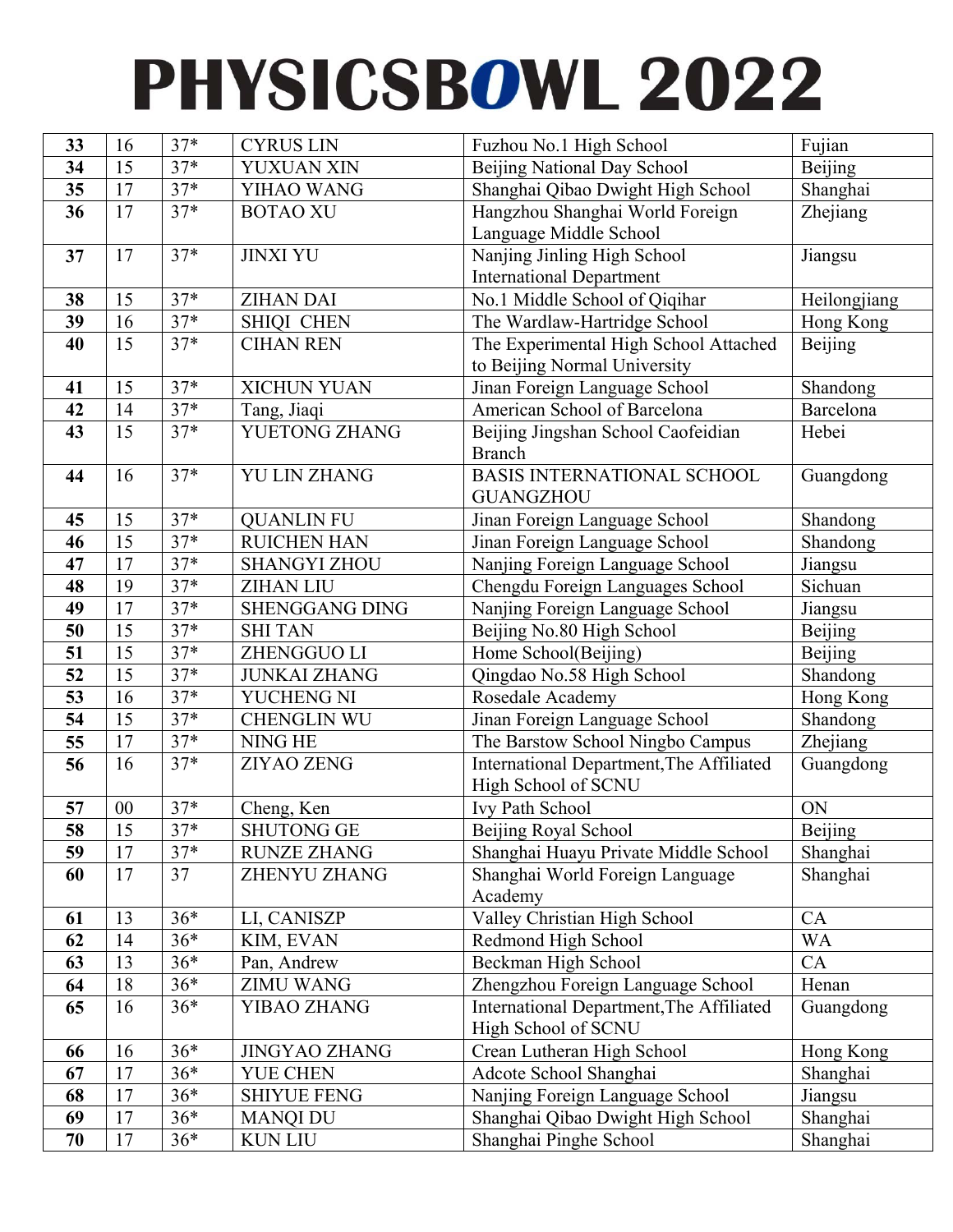| 71         | 17 | $36*$ | YUNZHONG ZHENG         | Shanghai Pinghe School                           | Shanghai     |
|------------|----|-------|------------------------|--------------------------------------------------|--------------|
| 72         | 16 | $36*$ | <b>FANJUN WEI</b>      | Shenzhen College of International                | Guangdong    |
|            |    |       |                        | Education                                        |              |
| 73         | 15 | $36*$ | <b>TIANZE ZHANG</b>    | Beijing No.4 High School International           | Beijing      |
|            |    |       |                        | Campus                                           |              |
| 74         | 17 | $36*$ | <b>ZHIZHEN JU</b>      | Nanjing Foreign Language School                  | Jiangsu      |
| 75         | 15 | $36*$ | <b>ZIXUAN WANG</b>     | <b>BEIJING ACADEMY</b>                           | Beijing      |
| 76         | 14 | $36*$ | LI, JINLIANG           | <b>Charles Wright Academy</b>                    | <b>WA</b>    |
| 77         | 17 | $36*$ | MENGYAO CHEN           | Shanghai United International School             | Shanghai     |
|            |    |       |                        | Gubei Campus                                     |              |
| 78         | 16 | $36*$ | <b>ZIJIA TANG</b>      | Guangdong Experimental High School               | Guangdong    |
| 79         | 17 | $36*$ | <b>SHIZHOU YOU</b>     | Nanjing Foreign Language School                  | Jiangsu      |
|            |    |       |                        | <b>International Division</b>                    |              |
| 80         | 18 | $36*$ | <b>LONGXIN PENG</b>    | Changjun High School International               | Hunan        |
|            |    |       |                        | Department                                       |              |
| 81         | 15 | $36*$ | YILIN ZHAO             | The Experimental High School Attached            | Beijing      |
|            |    |       |                        | to Beijing Normal University                     |              |
| 82         | 15 | $36*$ | <b>XUANTING LIU</b>    | The Second High School Attached to               | Beijing      |
|            |    |       |                        | Beijing Normal University (International         |              |
|            |    |       |                        | Campus)                                          |              |
| 83         | 16 | $36*$ | YANMING HUANG          | Shenzhen Foreign Languages School                | Guangdong    |
| 84         | 00 | $36*$ | Huang, Anan            | Pathway Schools, Trinity College                 | PARKVILLE,   |
|            |    |       |                        |                                                  | <b>VIC</b>   |
| 85         | 16 | $36*$ | EDOARDO MONGARDI       | International Department, The Affiliated         | Guangdong    |
|            |    |       |                        | High School of SCNU                              |              |
| 86         | 00 | $36*$ | Wang, Hexuan           | Ivy Path School                                  | ON           |
| 87         | 17 | $36*$ | <b>ZI TENG GUO</b>     | Nanjing Jingling High School Hexi                | Jiangsu      |
|            |    |       |                        | <b>Campus International Department</b>           |              |
| 88         | 02 | $36*$ | yibo, zhao             | BrightMinds Academy International                | ON           |
| 89         | 02 | $36*$ | Xu, Haichuan           | BrightMinds Academy International                | ON           |
| 90         | 15 | $36*$ | <b>KAI CHI</b>         | Beijing Jingshan School Caofeidian               | Hebei        |
|            |    |       |                        | Branch                                           |              |
| 91         | 15 | $36*$ | <b>LIANGGENG ZHANG</b> | Harbin Engineering University A level            | Heilongjiang |
|            |    |       |                        | <b>International Courses Centre</b>              |              |
| 92         | 16 | $36*$ | MINGYANG LI            | Guangzhou Foreign Language School                | Guangdong    |
| 93         | 15 | $36*$ | <b>JINGHAN JIN</b>     | Camford Royal School                             | Beijing      |
| 94         | 16 | $36*$ | <b>QICHANG SUN</b>     | Shenzhen Foreign Languages School                | Guangdong    |
| 95         | 17 | $36*$ | <b>FEIYANG LIU</b>     | Nanjing Jinling High School                      | Jiangsu      |
| 96         | 17 | $36*$ | YEHAN LIU              | Nanjing Foreign Language School                  | Jiangsu      |
| 97         | 12 | $36*$ | Tang, Siyan            | <b>Chaminade College Preparatory</b>             | CA           |
| 98         | 15 | $36*$ | <b>GAVIN YULIU HUA</b> | Beijing No.4 High School International<br>Campus | Beijing      |
| 99         | 00 | $36*$ | Yuyao, Che             | Gymnasium Dresden-Buehlau                        | Dresden,     |
|            |    |       |                        |                                                  | Saxony       |
| <b>100</b> | 17 | 36    | <b>QIANCHENG YU</b>    | Suzhou High School of Jiangsu Province           | Jiangsu      |

Note: Ranking for tied scores is based on the tiebreaker rules… scoring from the end of the test to the front.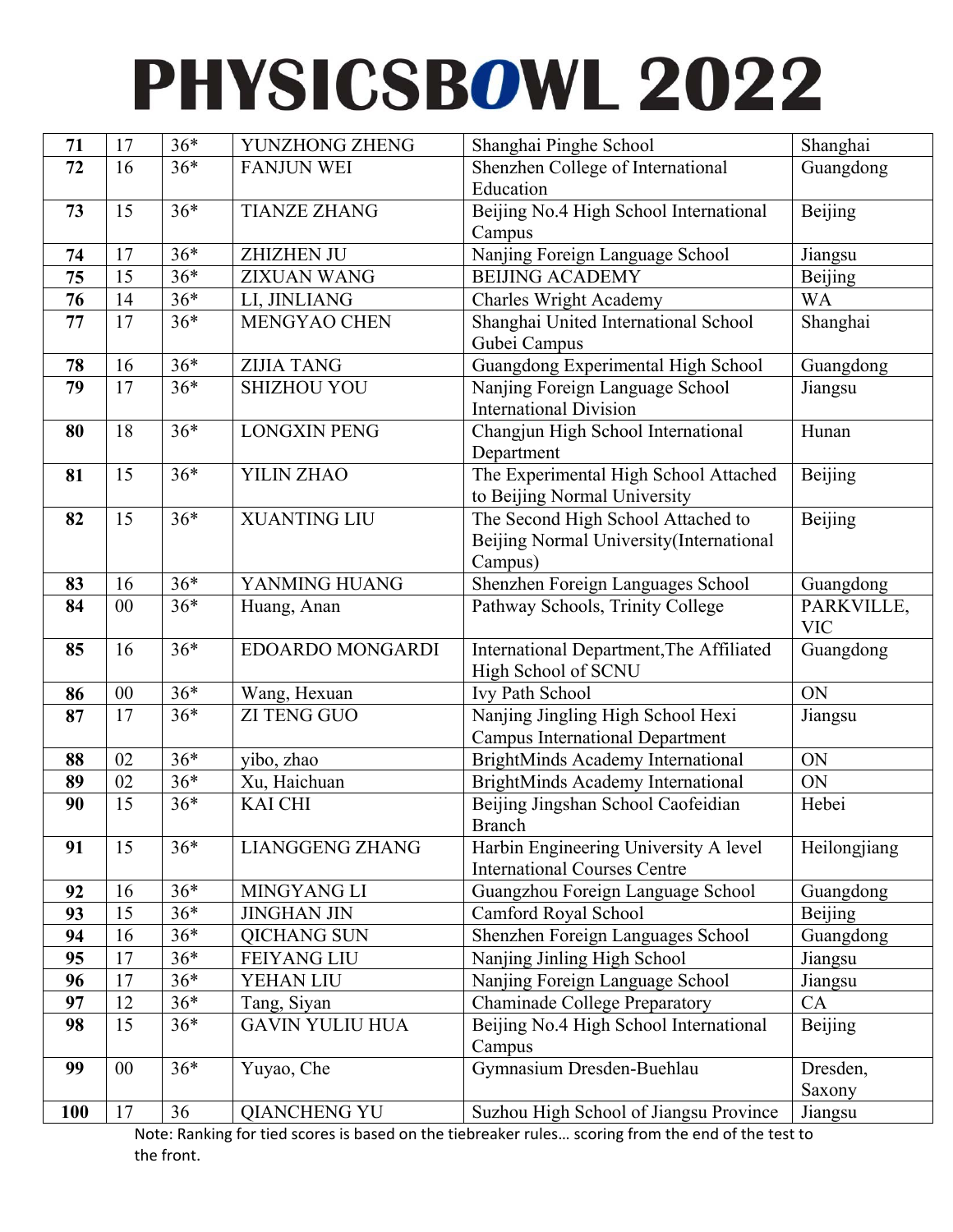#### **Highest Scoring Teams: All Regions**

| DIV <sub>1</sub>        |                          |        |                                                                      |             |  |  |
|-------------------------|--------------------------|--------|----------------------------------------------------------------------|-------------|--|--|
|                         | <b>Rank Region Score</b> |        | <b>School</b>                                                        | Prov./State |  |  |
| 1                       | 17                       | 173    | Nanjing Foreign Language School                                      | Jiangsu     |  |  |
| $\overline{2}$          | 17                       | 168    | Nanjing Foreign Language School International Division               | Jiangsu     |  |  |
| $\overline{\mathbf{3}}$ | 17                       | 166    | Shanghai Starriver Bilingual School                                  | Shanghai    |  |  |
| $\overline{\mathbf{4}}$ | 17                       | $163*$ | <b>Ulink College of Shanghai</b>                                     | Shanghai    |  |  |
| 5                       | 16                       | 163    | <b>Shenzhen Foreign Languages School</b>                             | Guangdong   |  |  |
| $\overline{\mathbf{6}}$ | 19                       | 160    | Xi'an Gaoxin No.1 High School                                        | Shaanxi     |  |  |
| $\overline{7}$          | 18                       | 158    | <b>Wuhan Britain-China School</b>                                    | Hubei       |  |  |
| 8                       | 03                       | 156    | The Loomis Chaffee School                                            | CT          |  |  |
| $\overline{9}$          | 17                       | 154    | Shanghai World Foreign Language Academy                              | Shanghai    |  |  |
| <b>10</b>               | 16                       | 152    | <b>Shenzhen College of International Education</b>                   | Guangdong   |  |  |
| 11                      | 16                       | $151*$ | International Department, The Affiliated High School of SCNU         | Guangdong   |  |  |
| 12                      | 19                       | 151    | HongFan Middle School Attached to Chongqing No.8 Secondary<br>School | Chongqing   |  |  |
| 13                      | 01                       | 150    | Princeton International School of Mathematics and Science            | NJ          |  |  |
| 14                      | 03                       | 149*   | PrepEdu Consulting LLC                                               | <b>MA</b>   |  |  |
| 15                      | 16                       | 149    | Guangzhou Foreign Language School                                    | Guangdong   |  |  |
| 16                      | 17                       | 148    | No.2 High School of East China Normal University                     | Shanghai    |  |  |
| 17                      | 17                       | 147    | Guanghua Cambridge International School                              | Shanghai    |  |  |
| 18                      | 17                       | 146    | Wenzhou Semir United International School                            | Zhejiang    |  |  |
| 19                      | 17                       | 144    | Shanghai Nanyang Model School                                        | Shanghai    |  |  |
| 20                      | 02                       | 143    | Marc Garneau C.I.                                                    | ON          |  |  |
| 21                      | 17                       | 139    | Shanghai High School International Division                          | Shanghai    |  |  |
| 22                      | 14                       | 138*   | National Junior College                                              | Singapore   |  |  |
| 23                      | 15                       | 138    | The Experimental High School Attached to Beijing Normal University   | Beijing     |  |  |
| 24                      | 17                       | $137*$ | Shanghai Pinghe School                                               | Shanghai    |  |  |
| 25                      | 04                       | 137    | Gauss School of Math and Science                                     | NJ          |  |  |
| 26                      | 13                       | 136    | Mission San Jose High School                                         | CA          |  |  |
| 27                      | 17                       | 135*   | Nanjing Jinling High School International Department                 | Jiangsu     |  |  |
| 28                      | 18                       | 135    | Zhengzhou Foreign Language School                                    | Henan       |  |  |
| 29                      | 17                       | 134*   | Suzhou High School of Jiangsu Province                               | Jiangsu     |  |  |
| 30                      | 15                       | 134*   | Beijing No.8 High School                                             | Beijing     |  |  |
| 31                      | 12                       | 134    | Arcadia High School                                                  | CA          |  |  |
| 32                      | 09                       | $132*$ | <b>Buchholz High School</b>                                          | FL          |  |  |
| 33                      | 17                       | 132    | Suzhou Foreign Language School                                       | Jiangsu     |  |  |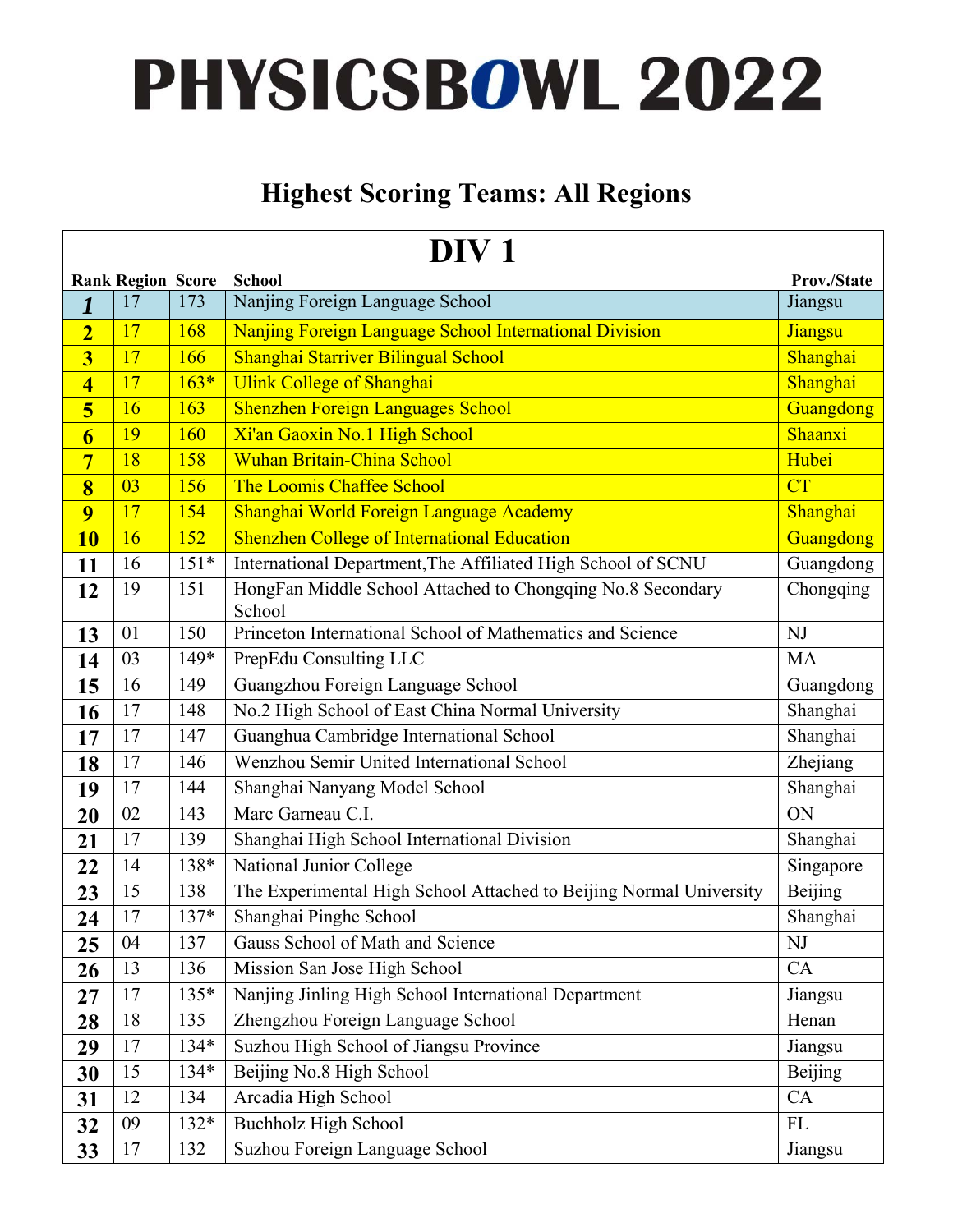| 34 | 17 | 131    | WLSA SHANGHAI ACADEMY                                             | Shanghai  |
|----|----|--------|-------------------------------------------------------------------|-----------|
| 35 | 16 | $130*$ | Guangdong Country Garden School Huizhou                           | Guangdong |
| 36 | 09 | 130    | Northeast High School                                             | FL        |
| 37 | 16 | 129    | Guangdong Country Garden School                                   | Guangdong |
| 38 | 01 | $128*$ | Montgomery Blair High School                                      | MD        |
| 39 | 01 | 128*   | Thomas Jefferson HS For Sci-Tech                                  | <b>VA</b> |
| 40 | 15 | 128    | <b>BEIJING XIN FUXUE INTERNATIONAL ACADEMY</b>                    | Beijing   |
| 41 | 13 | $127*$ | Saratoga High School                                              | CA        |
| 42 | 02 | $127*$ | University Transition Program                                     | <b>BC</b> |
| 43 | 04 | 127    | Gauss Academy of Mathematical Education                           | NJ        |
| 44 | 02 | $125*$ | University Of Toronto Schools                                     | ON        |
| 45 | 17 | $125*$ | Nanjing Jingling High School Hexi Campus International Department | Jiangsu   |
| 46 | 15 | 125    | Beijing No.80 High School                                         | Beijing   |
| 47 | 15 | $124*$ | Shanxi Plinth International School                                | Shanxi    |
| 48 | 15 | 124    | The High School Affiliated to Renmin University of China          | Beijing   |
| 49 | 04 | $122*$ | Northern Valley Regional HS At Old Tappan                         | <b>NJ</b> |
| 50 | 08 | $122*$ | Adlai Stevenson High School                                       | IL        |

Note: The team tie‐break (\*) is that the tie goes to the school with the highest scoring student.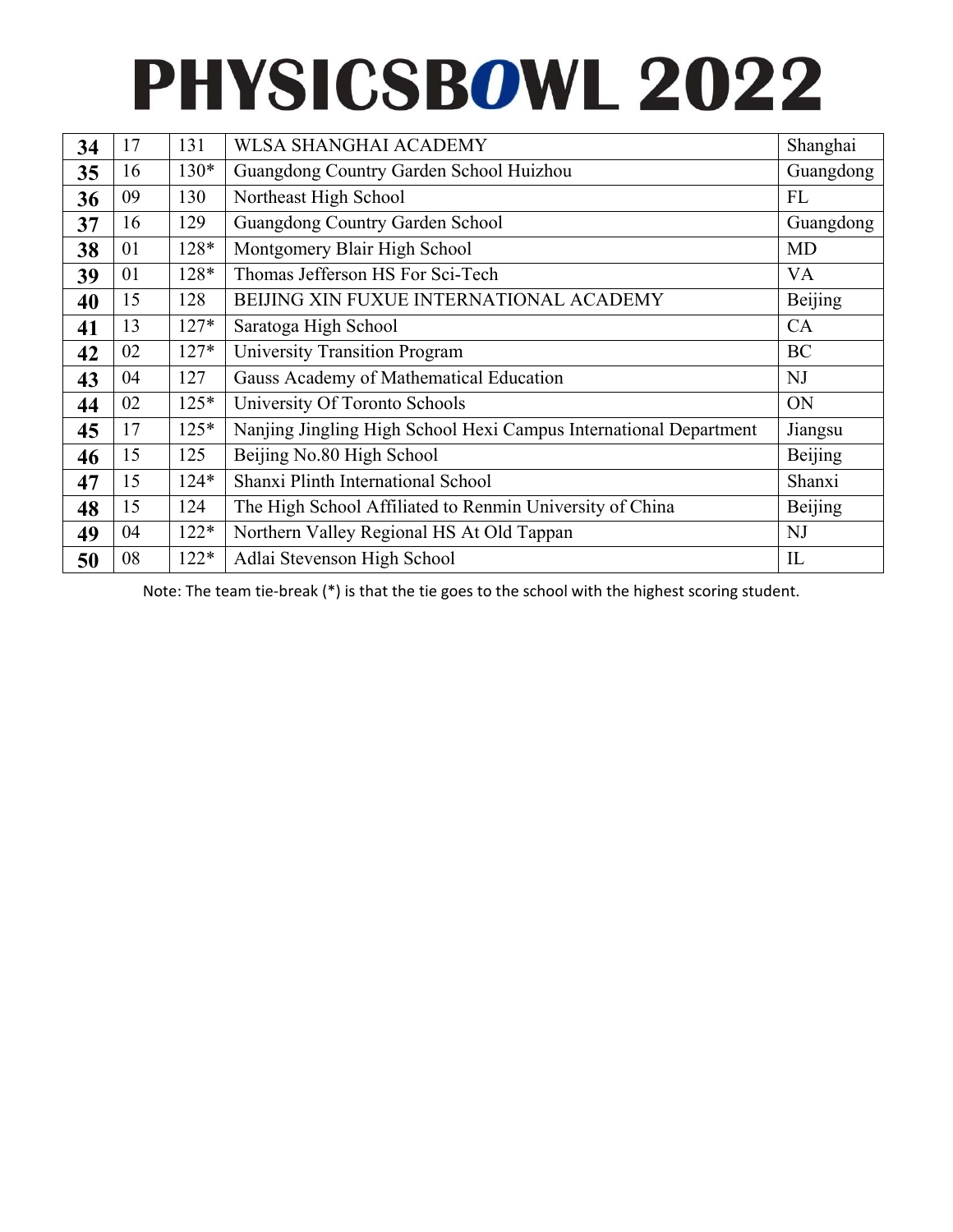#### **Highest Scoring Teams: All Regions**

|                         | <b>DIVISION 2</b>                                 |        |                                                                                 |           |  |  |  |  |
|-------------------------|---------------------------------------------------|--------|---------------------------------------------------------------------------------|-----------|--|--|--|--|
|                         | <b>Rank Region Score</b><br>School<br>Prov./State |        |                                                                                 |           |  |  |  |  |
| $\boldsymbol{l}$        | 17                                                | 188    | Nanjing Foreign Language School                                                 | Jiangsu   |  |  |  |  |
| $\overline{2}$          | 16                                                | 179    | International Department, The Affiliated High School of SCNU                    | Guangdong |  |  |  |  |
| $\overline{\mathbf{3}}$ | 16                                                | 175    | <b>Shenzhen College of International Education</b>                              | Guangdong |  |  |  |  |
| $\overline{\mathbf{4}}$ | 17                                                | 174    | Shanghai Pinghe School                                                          | Shanghai  |  |  |  |  |
| 5                       | 18                                                | $173*$ | Wuhan Britain-China School                                                      | Hubei     |  |  |  |  |
| $\overline{6}$          | 15                                                | 173    | Jinan Foreign Language School                                                   | Shandong  |  |  |  |  |
| $\overline{7}$          | 19                                                | $172*$ | <b>Chengdu Foreign Languages School</b>                                         | Sichuan   |  |  |  |  |
| 8                       | 16                                                | $172*$ | <b>Shenzhen Foreign Languages School</b>                                        | Guangdong |  |  |  |  |
| 9                       | 17                                                | 172    | Shanghai International High School of BANZ                                      | Shanghai  |  |  |  |  |
| <b>10</b>               | 17                                                | $171*$ | Shanghai Starriver Bilingual School                                             | Shanghai  |  |  |  |  |
| 11                      | 17                                                | $171*$ | Shanghai Qibao Dwight High School                                               | Shanghai  |  |  |  |  |
| 12                      | 17                                                | $171*$ | Suzhou High School of Jiangsu Province                                          | Jiangsu   |  |  |  |  |
| 13                      | 19                                                | 171    | Chongqing No.8 Secondary School                                                 | Chongqing |  |  |  |  |
| 14                      | 17                                                | $167*$ | <b>WLSA SHANGHAI ACADEMY</b>                                                    | Shanghai  |  |  |  |  |
| 15                      | 15                                                | 167    | The Experimental High School Attached to Beijing Normal University              | Beijing   |  |  |  |  |
| 16                      | 17                                                | 166    | Nanjing Jinling High School International Department                            | Jiangsu   |  |  |  |  |
| 17                      | 15                                                | $165*$ | Beijing National Day School                                                     | Beijing   |  |  |  |  |
| 18                      | 17                                                | $165*$ | Nanjing Foreign Language School International Division                          | Jiangsu   |  |  |  |  |
| 19                      | 15                                                | 165    | Ealing International School, Dalian                                             | Liaoning  |  |  |  |  |
| 20                      | 09                                                | 164    | <b>Buchholz High School</b>                                                     | FL        |  |  |  |  |
| 21                      | 17                                                | $163*$ | SHANGHAI GUANGHUA QIDI COLLEGE                                                  | Shanghai  |  |  |  |  |
| 22                      | 15                                                | 163    | Camford Royal School                                                            | Beijing   |  |  |  |  |
| 23                      | 17                                                | $162*$ | Shanghai World Foreign Language Academy                                         | Shanghai  |  |  |  |  |
| 24                      | 17                                                | $162*$ | High School Affiliated To Nanjing Normal University international<br>Department | Jiangsu   |  |  |  |  |
| 25                      | 19                                                | 162    | HongFan Middle School Attached to Chongqing No.8 Secondary<br>School            | Chongqing |  |  |  |  |
| 26                      | 19                                                | $160*$ | Xi'an Tieyi High School                                                         | Shaanxi   |  |  |  |  |
| 27                      | 13                                                | 160    | Valley Christian High School                                                    | CA        |  |  |  |  |
| 28                      | 17                                                | 159    | Home school(Shanghai)                                                           | Shanghai  |  |  |  |  |
| 29                      | 17                                                | 158*   | Shanghai Foreign Language School Affiliated to SISU                             | Shanghai  |  |  |  |  |
| 30                      | 17                                                | 158    | Guanghua Cambridge International School                                         | Shanghai  |  |  |  |  |
| 31                      | 16                                                | $156*$ | BASIS INTERNATIONAL SCHOOL GUANGZHOU                                            | Guangdong |  |  |  |  |
| 32                      | 19                                                | 156    | Chongqing Depu Foreign Language School                                          | Chongqing |  |  |  |  |